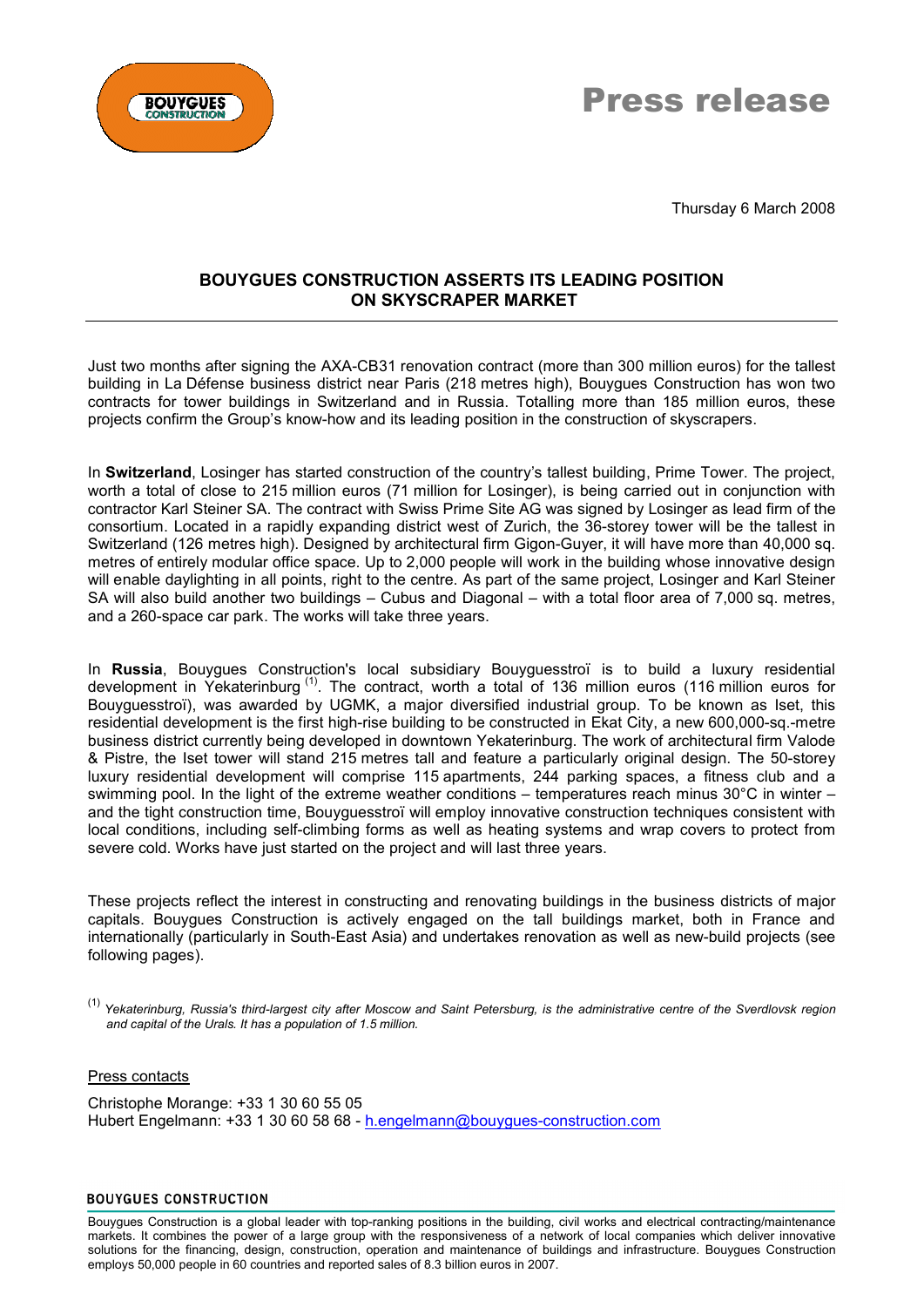# **APPENDIX**

Bouygues Construction, a key player on the skyscraper market, is currently working on several major projects and has numerous prestigious references to its credit both in France and internationally.

## *Main projects under way*

**AXA-CB31 Tower (La Défense): more than €300 million - Handover in 2011**

*Made up of three wings and standing 155 m tall (40 storeys), the AXA-CB31 Tower is to be raised to reach a new height of 218 m (with 10 new storeys) and become the tallest building in La Défense. One of the wings will be bevelled back at an angle over the top ten storeys. The building's floor area will be increased by close to 10% to attain 87,000 sq. m. The entire structure will be reinforced to withstand greater wind loading. The building envelope will consist of close to 50,000 sq. m. of slope glazing and curtain walling, 30,000 sq. m. of which will be naturally ventilated double-skin façade.*

- **Oxygène Tower (Lyon): €100 million Handover in 2010** *Located in the heart of the Part-Dieu business district, this 115-m-high, 28-storey tower will be the second-tallest building in Lyon, after the Crédit Lyonnais building (the "Crayon", 162 m high). Designed by architectural firm Arte Charpentier, the Oxygène Tower will provide 29,500 sq. m. of office space. It will be clad with ventilated double-skin façade and the greater part of the office floors will receive natural light, thereby improving the building's energy performance.*
- **International Waterfront (Port of Spain, Trinidad & Tobago): €220 million Handover in progress** *Design-and-build contract for a property development programme on the waterfront of the capital, Port of Spain. Named "Waterfront International Development", the programme comprises two 26-storey office buildings, a 22-storey five-star Hyatt Regency hotel with 428 rooms and suites, a conference centre, a 1,150-space car park, and retail premises.*
- **Sail@Marina Bay (Singapore): €140 million Handover in 2008** *Located on the seafront, in the business district, this operation comprises two towers of 71 and 63 storeys. Topping out at 245 and 215 metres respectively, these towers will be the tallest residential buildings in the country, and will rank tenth in the world. They*  will have a total of 1,111 luxury apartments, three swimming pools, two tennis courts, and a car park. Their distinctive architectural
- *styling, in the shape of a sail, calls for 80,000 sq. m. of glass curtain walling.* **The Met (Bangkok, Thailand): €76 million - Handover in 2008**
- *Construction of three 231-m-high towers (65 storeys) with a total floor area of 135,000 sq. m. comprising 370 luxury apartments, including six 550-sq.-m. penthouses. On the ninth floor will be built an Olympic swimming pool, while the ground floor will be fitted out with gardens, fountains, two tennis courts, and a jogging track. The complex will also have 720 parking places.*
- **Empire Palace (Bangkok, Thailand): €42 million Handover in 2008** *Design-and-build contract for a 45-storey apartment building (floor area of 95,870 sq. m.) with 440 luxury units.* **Emporio Place (Bangkok, Thailand): €40 million - Handover in 2009**
- *Construction of a housing complex comprising two residential towers of 37 and 44 storeys respectively, with 203 top-end apartments and a 12-storey commercial building.*
- **Scotts Highpark (Singapore): €30 million Handover in 2008** *Design-and-build contract for a prestigious 24,000-sq.-m. residential complex with 73 apartments in two 19- and 27-storey towers, also including a clubhouse and an enormous swimming pool.*

## *Main projects handed over recently*

- **T1 Tower (La Défense): €155 million Handed over early in 2008** *The building in the La Défense business district just outside of Paris has a total area of 70,000 sq. m. on vast panoramic floors. It has 38 storeys above ground level and 4 basement levels. An 8-level 581-space underground car park was also built.*
- **Vista Tower (La Défense): €33 million Handed over at end of 2006** *In 2006 Bouygues Construction renovated the 20,000-sq.-m., 23-storey Vista office block that stands astride a very busy public road leading to the heart of the La Défense business district. The 1970 building was upgraded to meet new safety standards by* consolidating its original structural framework. The new ventilated double-skin façade recycles conditioned air; these "active *façades" are better for the environment.*
- **Exaltis Tower (La Défense): €52 million Handed over early in 2006** *In mid-2006 Bouygues Construction handed over the 15-storey, 23,000-sq.-m. Exaltis building. It comprises offices, a restaurant*  for staff employed in the building, and a 230-space car park. The complexity of the Exaltis project lies in the shapes of the eastern *and western façades (convex and concave respectively). The concrete structure matches this architectural form by having inclined, oblong columns of variable geometry on each level.*
- **Athénée Tower (Bangkok, Thailand): €26 million Handed over in mid-2007**

*Design-and-build contract for major structural renovation of an existing building converted into a 35-storey hotel and office block.*

#### **BOUYGUES CONSTRUCTION**

Bouygues Construction is a global leader with top-ranking positions in the building, civil works and electrical contracting/maintenance markets. It combines the power of a large group with the responsiveness of a network of local companies which deliver innovative solutions for the financing, design, construction, operation and maintenance of buildings and infrastructure. Bouygues Construction employs 50,000 people in 60 countries and reported sales of 8.3 billion euros in 2007.